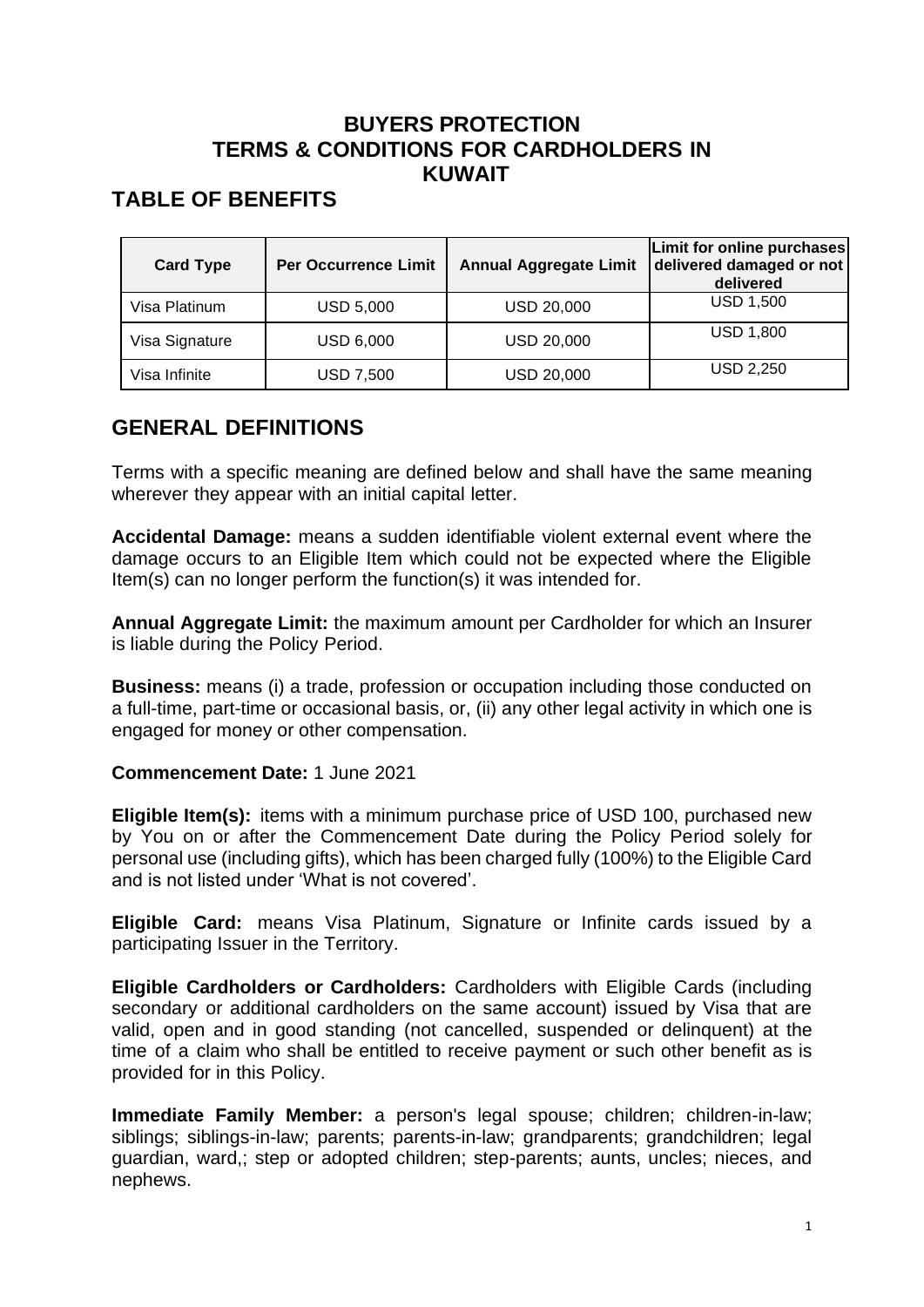**Insured Person:** Eligible Cardholders who meet the conditions to receive the coverage.

**Insurer / We/ Us / Our:** Warba Insurance Company K.S.C., WARBA Tower - Ahmad Al-Jaber St. Al-Abdulrazzak Sq. Safat, Kuwait City, Al Asimah 13103 Kuwait.

**Issuer:** a Bank or financial institution or like entity that is authorized by Visa to operate a Visa credit or debit card program in the Territory and is participating in the Buyers Protection offering to Eligible Cardholders.

**Pair or Set:** Items of personal property which are substantially the same, complementary or designed to be used together.

**Per Occurrence Limit:** the maximum amount payable under the Buyers Protection Benefit for any single covered loss occurrence.

**Policyholder:** Visa International Service Association ("Visa").

**Policy Period:** 1 June 2021 to 31 May 2022

**Purchase Price:** The lower of the amounts shown on either the Eligible Card billing statement or the store receipt for the Eligible Item.

**Territory:** Kuwait.

**Terrorism:** the use or threatened use of force or violence against person or property, or commission of an act dangerous to human life or property, or commission of an act that interferes with or disrupts an electronic or communication system, undertaken by any person or group, whether or not acting on behalf of or in any connection with any organization, government, power, authority or military force, when the effect is to intimidate, coerce or harm a government, the civilian population or any segment thereof, or to disrupt any segment of the economy. Terrorism shall also include any act which is verified or recognized as an act of terrorism by the government where the event occurs.

**Theft:** means unlawful taking of property from Your care and/or custody by force and/or duress, with the intent of depriving You from Your property.

War: any declared or undeclared war or any warlike activities, including use of military force by any sovereign nation to achieve economic, geographic, nationalistic, political, racial, religious or other ends.

**You / Your:** Eligible Cardholders and beneficiary of the insurance coverage.

# **COVER**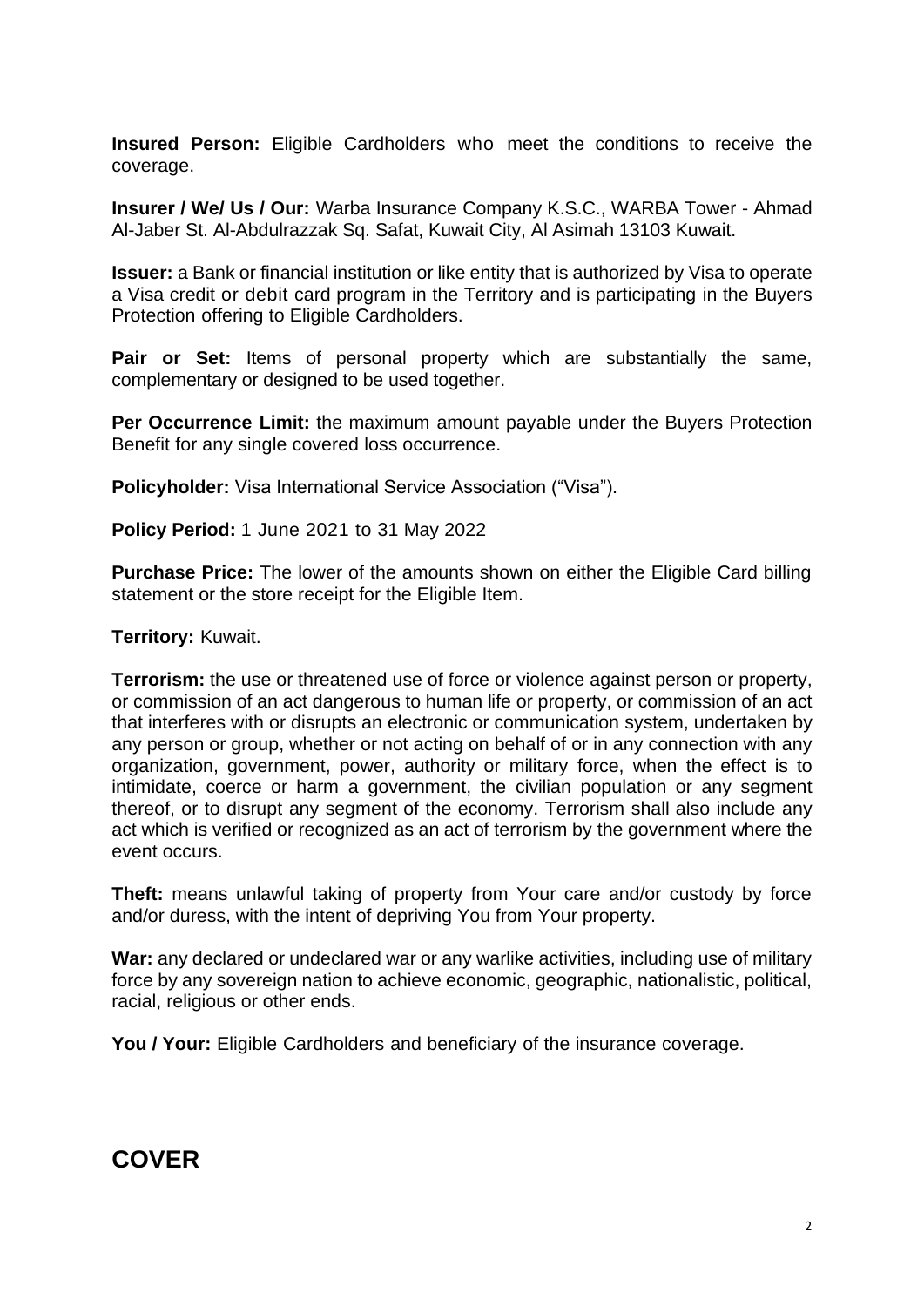### **What is Covered**

In the event of Theft and/or Accidental Damage to an Eligible Item(s) within 365 days of purchase, We will at Our option, replace or repair the Eligible Item(s) or credit the Cardholder account an amount not exceeding the Purchase Price (local currency equivalent) of the Eligible Item(s), or up to the Per Occurrence Limit (local currency equivalent) whichever is less, subject to the Annual Aggregate Limit (local currency equivalent).

### **Specific Conditions**

- 1. You can only claim for Eligible Items that are not covered by other applicable guarantees, warranties, insurance or indemnity policies, subject to the stated limits of liability.
- 2. Claims for an Eligible Item belonging to a Pair or Set, will be paid up to the full Purchase Price of the Pair or Set, provided the items are not useable individually and cannot be replaced individually.
- 3. Claims for an Eligible Item ordered online that is delivered damaged or not delivered is included (as per the limit set out in the Table of Benefits) provided it is sent via a tracked delivery service and the merchant or courier are denying liability.
- 4. You will need to transfer to Us, on Our request and at Your expense, any damaged Eligible Item or part of a Pair or Set, and assign the legal rights to recover from the party responsible up to the amount We have paid.
- 5. You must take reasonable care to avoid any direct physical Theft or damage to an Eligible Item.
- 6. You must document that the claim has not been sent to another insurance company.
- 7. You must provide us with the original receipt showing a description of the item and that payment of the item was made entirely with the Eligible Card.
- 8. You must report Theft of an Eligible Item(s) to the police within 24 hours of discovery and You should provide us with a copy of the original written police report.

### **What is Not Covered**

- 1. Events not connected to Theft, fire or damage caused by accident;
- 2. Any motor vehicle, motorcycle, bicycle, boat, caravan, trailer, hovercraft, aircraft and/or parts or accessories necessary for their operation and/or maintenance;
- 3. Permanent household and/or business fixtures, including but not limited to carpets, flooring and/or tile, air conditioners, refrigerators or heaters;
- 4. Travelers cheques, currency, documents, cash tickets of any kind, negotiable instruments, bullion, rare or precious coins or stamps, plants, animals, consumables, perishables and services;
- 5. Art, antiques, firearms, and collectable items;
- 6. Jewellery, watches, furs, precious and semi-precious stones and articles made of or containing gold, silver or other precious metals;
- 7. Items used for business purposes
- 8. Items rented or leased;
- 9. Mysterious disappearance of Eligible Items;
- 10. Theft not reported within 24 hours of discovery and a written report obtained;
- 11. Used, rebuilt, refurbished, or remanufactured items at the time of purchase;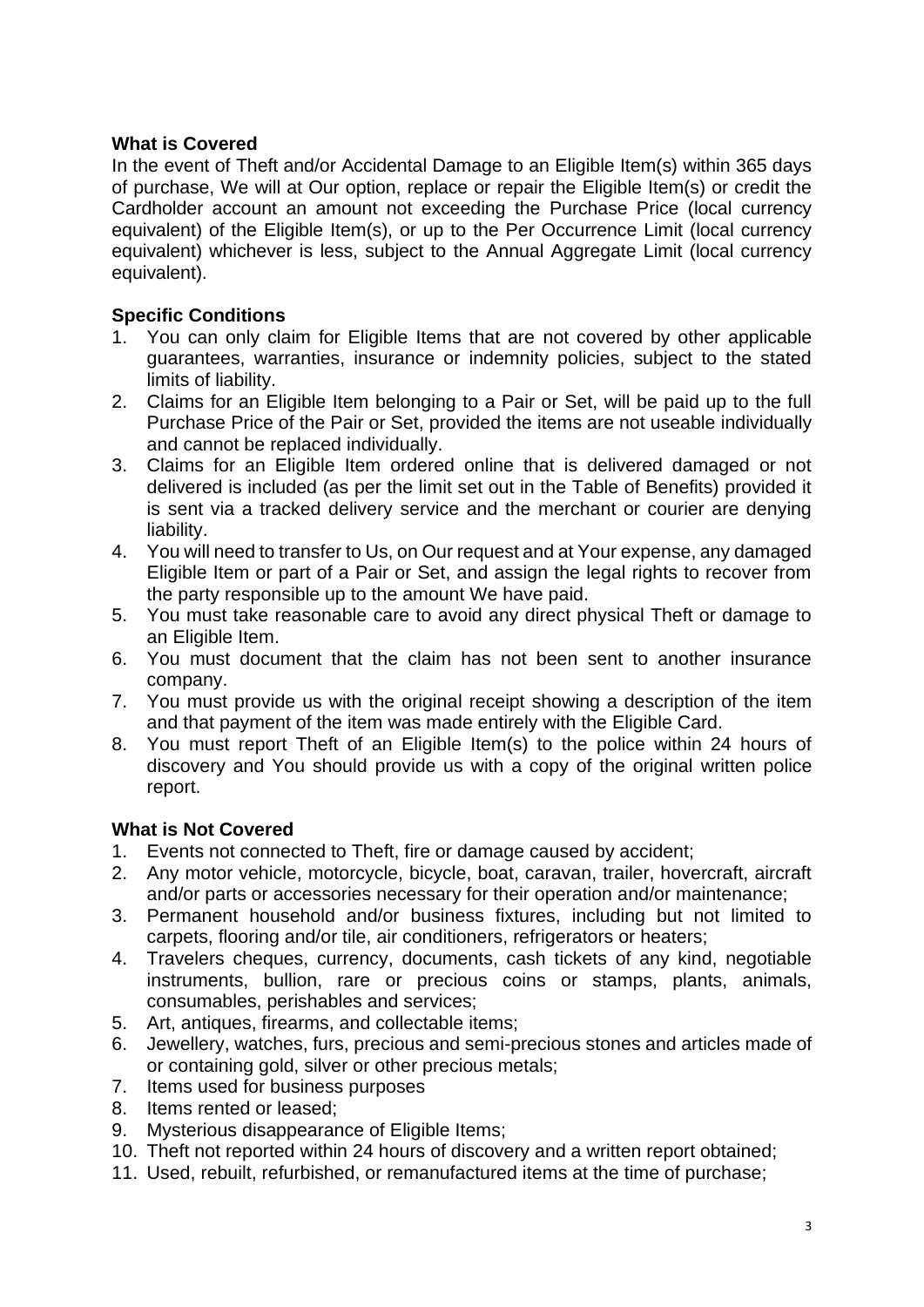- 12. Shipping and handling expenses or installation, assembly related costs;
- 13. Items purchased for resale, professional, or commercial use;
- 14. Events caused by fraud, mistreatment, carelessness or not following the manufacturer's manual;
- 15. Damage to Eligible Items caused by product defects or error during production;
- 16. Losses caused by vermin, insects, termites, mould, gradually operating ingress or dampness over time, wet or dry rot, bacteria or rust;
- 17. Eligible Items not received by the Cardholder or other party designated by the Cardholder;
- 18. Losses due to mechanical, electrical, software or date failure including, but not limited to, any electrical power interruption, surge, brownout or blackout, or telecommunications or satellite systems failure;
- 19. Items damaged due to normal wear and tear, inherent product defect or normal course of play (such as, but not limited to sporting or recreational equipment);
- 20. Items damaged through alteration(including cutting, sawing, and shaping);
- 21. Courier delivered item(s) purchased in-store until item(s) are received, checked for damage and accepted at the nominated delivery address;
- 22. Theft of or damage of Eligible Items when under the supervision, control or safekeeping of a third party other than required according to safety regulations;
- 23. Theft of or damage of Eligible Items left in a motor vehicle as a result of the theft of the motor vehicle;
- 24. Theft of any item from property, land or premises unless entry or exit to the property or premises was gained by the use of force, resulting in visible, physical damage to the property or premises;
- 25. Theft or Accidental Damage to any Eligible Item where there is any other insurance covering the same Theft or Accidental Damage, or where the terms and conditions of such other insurance have been broken or for the reimbursement of any evident excess;
- 26. Items left unattended in a place to which the general public has access; and
- 27. Losses due to or related to nuclear, biological or chemical event.

### **GENERAL EXCLUSIONS**

This Policy does not cover any claims directly or indirectly caused by, arising or resulting from or in connection with:

- 1. Any illegal act by You or any Immediate Family Member;
- 2. Business of any description;
- 3. War or any act of War whether War is declared or not;
- 4. Any order made by the government of any country, any national or local authority, or customs' official;
- 5. Any intentional actions of You or any Immediate Family Member.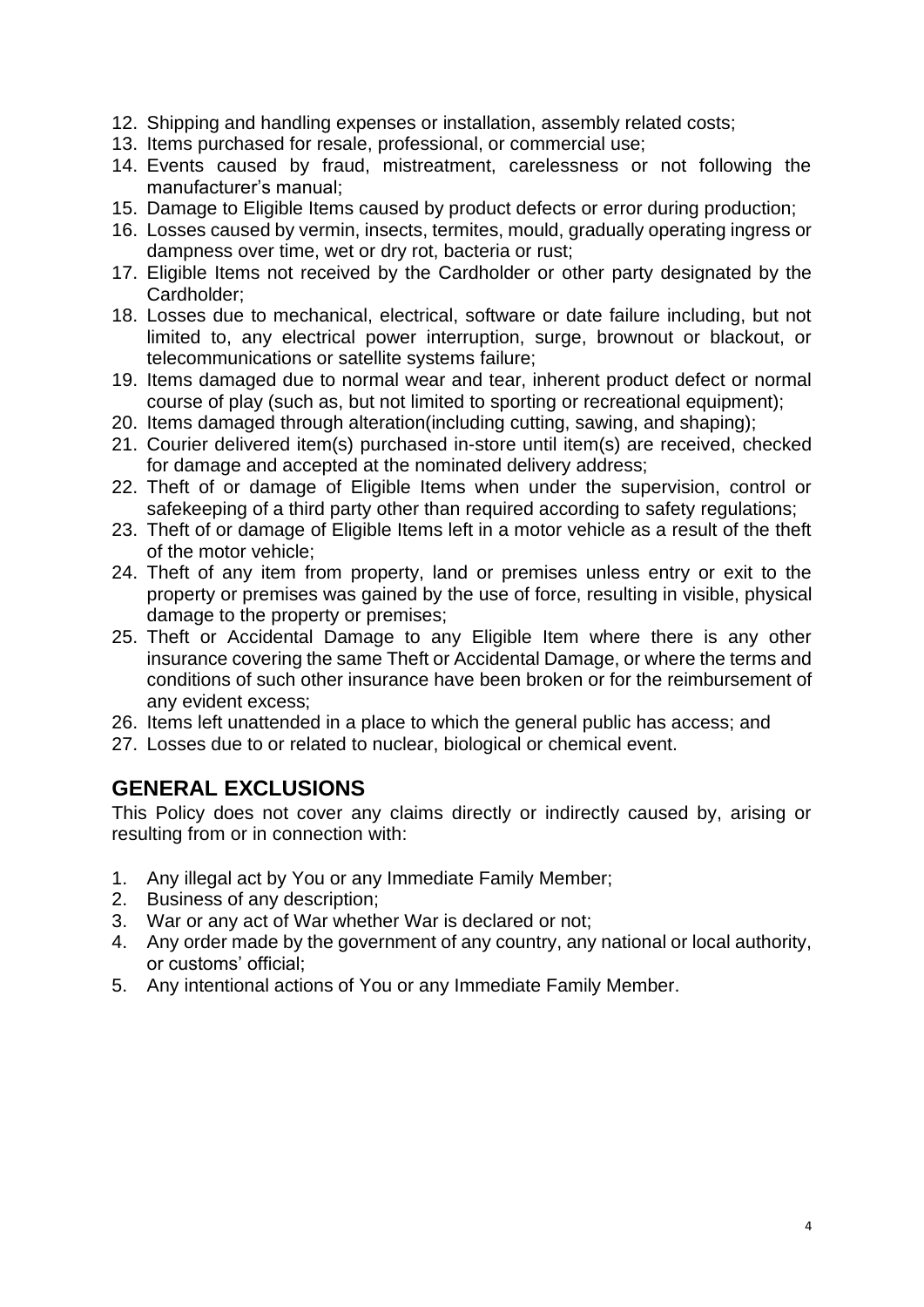## **HOW TO MAKE A CLAIM**

Please read these terms and conditions to see exactly what is, and is not covered, noting particularly any conditions, limitations and exclusions.

### **Making a claim**

Written notice of claim must be given no later than 28 days from the date of the incident. Failure to give notice within 28 days from the date of the incident may result in a denial of the claim. Notice should be sent to [creditcardclaims@crawco.me](mailto:creditcardclaims@crawco.me)

You will need to provide:

- Your name,
- First 9 digits of Your covered card number,
- Your address, and
- Brief details of Your claim.

We will then issue You with a claim form and further instructions. You will need to complete, sign and return the claim form to Us with all the following documents within 7 days of making the original claim:

- Original receipt showing a description of the item and that payment of the item was made entirely with the Eligible Card,
- A copy of the original written police report, if applicable,
- Cardholder's statement of account showing the account is open and in good standing at the time of making the claim, and
- Any other relevant documents We may ask You and/or the Policyholder to provide.

### **GENERAL CONDITIONS**

The following conditions apply to the whole Policy.

- 1. The Cardholder must comply with all terms and conditions of the Eligible Card(s)
- 2. The Policy cover provided is limited to four (4) incidents per Cardholder in each Policy Period.
- 3. The Cardholder's account must be valid and in good standing for coverage to apply. Benefits will not be paid if, on the date of the occurrence, on the date of claim filing, or on the date of would-be claim payment, the Cardholder's account is in delinquency, collection or cancellation status.
- 4. If a claim is in any respect fraudulent all benefits in respect of such claim shall be forfeited and coverage voided.
- 5. The Cardholder must use all reasonable means to avoid future losses at and after the time of a loss.
- 6. If We settle any claim or payment or otherwise cover any loss applicable under this Policy, We shall be subrogated to all Insured Persons' rights of recovery against any other person or persons and Insured Person shall complete, sign and deliver any documents necessary to secure such rights. Insured Person shall not take any action following a loss to prejudice such rights of subrogation.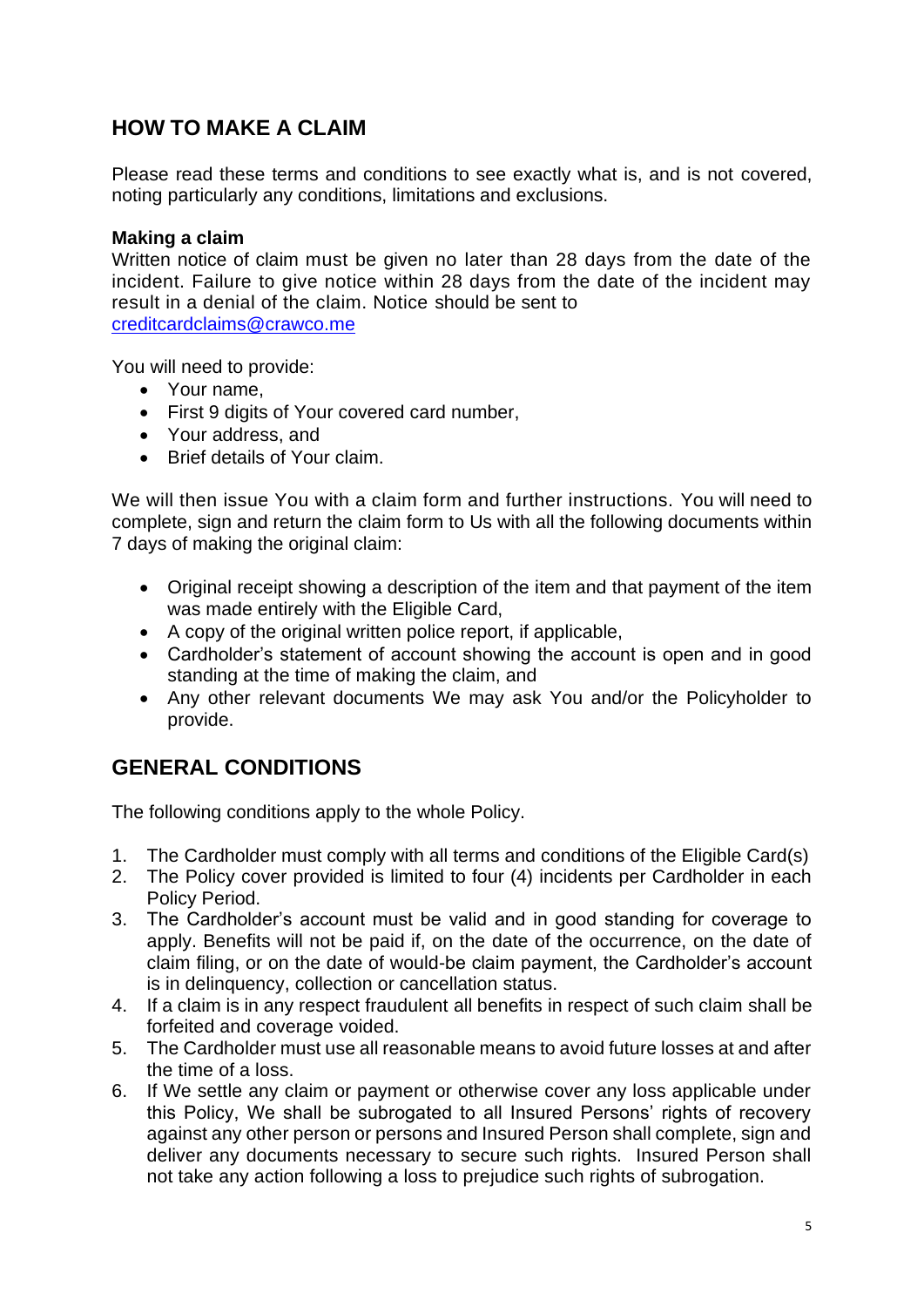- 7. In any action, suit or other proceedings where We allege that, by reason of provision of any exclusion which may be applicable, the loss or damage is not covered by this Policy, the burden of proving proof of coverage for the loss or damage shall be on the Insured Person.
- 8. For each of the coverages, regardless of the number of claims made individually or in aggregate, Insurer will pay up to the maximum amount per occurrence and per Annual Aggregate Limit as shown in this Policy.
- 9. Coverages provided by this Policy are in excess of any other collectibles or deductibles; which means, if at the time of occurrence the Insured Person has other valid and collectible insurance - such as, but not limited to, homeowner's, contents', renter's or travel insurance – this Policy will only cover the amount not covered by such other insurance, up to the limits of the specific coverage as shown in the terms and conditions.
- 10. We have no duty to provide coverage under this Policy unless there has been full compliance with the duties that are detailed in each Policy section.
- 11. All covered purchases made on supplementary Eligible Cards are part of the primary cardholders' Annual Aggregate Limit and not in addition.
- 12. The damage to, or Theft of, the items must occur during the Policy Period
- 13. If the item is part of a pair or set, the Insurer will only pay for the value of the stolen or damaged item unless the articles are unusable individually and/ or cannot be replaced individually; the Theft or damage of an item that is part of a pair or set will be viewed as one occurrence and the coverage limitation still applies.
- 14. We will decide whether to have the item repaired or replaced, or to reimburse You up to the amount documented in an original receipt showing the description of the item.
- 15. This Policy, its eligibility and conditions are to be interpreted according to the laws of Kuwait. Any dispute will be subject to the jurisdiction of the competent courts of Kuwait.
- 16. No (re)insurer shall be deemed to provide cover and no (re)insurer shall be liable to pay any claim or provide any benefit hereunder to the extent that the provision of such cover, payment of such claim or provision of such benefit would expose the (re)insurer, to any sanction, prohibition or restriction implemented pursuant to resolutions of the United Nations or the trade and economic sanctions, laws regulations or restrictions of the European Union, United Kingdom, the United Arab of Emirates, the DIFC, the Kingdom of Bahrain, the Kingdom of Saudi Arabia, the Arab Republic of Egypt or United States of America.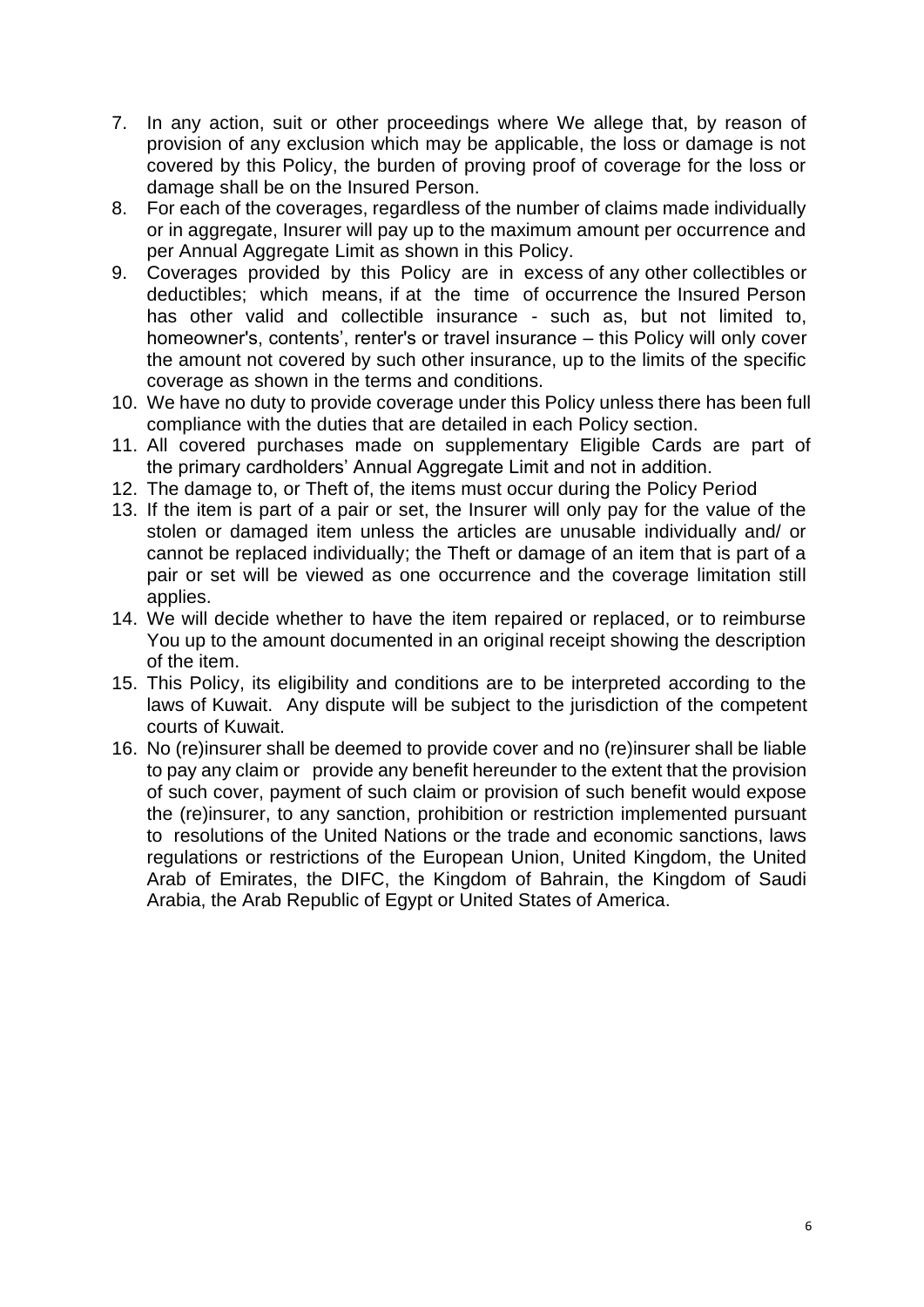#### **POLICY CHANGES**

Please ensure You are always reviewing the latest Policy Wording.

We reserve the right to make changes or add to these Policy terms for legal or regulatory reasons and/or to reflect new industry guidance and codes of practice.

### **COMPLAINTS PROCEDURE**

We are dedicated to providing a high quality service and want to maintain this at all times. If You are not happy with Our service, please contact Us, quoting the first 9 digits of your card number and/or claim number, so we can deal with the complaint as soon as possible. Our contact details are:

Warba Insurance Company K.S.C., WARBA Tower - Ahmad Al-Jaber St. Al-Abdulrazzak Sq. Safat, Kuwait City, Al Asimah 13103 Kuwait.

In the event that You remain dissatisfied, You can refer the matter to Ministry of Commerce and Industry. Their contact details are: Ministry of Commerce and Industry Ministerial Complex, Mergap P.O. Box 2944 Safat, Kuwait City - 13030, Kuwait Phone : +965-22480000 Fax : +965-22451080 Email : suad@moci.gov.kw Website: http://www.moci.gov.kw

## **DATA PROTECTION AND MARKETING RIGHTS**

#### **The Personal Information You provide**

Warba Insurance Company K.S.C. is the data controller and We accept fully Our responsibility to protect the privacy of customers and the confidentiality and security of Personal Information entrusted to Us.

In this notice, where We refer to Personal Information, this means any information that identifies an individual and includes any sensitive Personal Information (e.g. information about health or medical condition(s)). Where We refer to 'You' or 'Your' Personal Information, this will include any information that identifies another person whose information You have provided to Us (as We will assume that they have appointed You to act for them). You agree to receive on their behalf any data protection notices from Us.

We will use Your Personal Information for the purpose of providing insurance services. By providing Personal Information, You consent that Your Personal Information, will be used by Us, Our group companies, Our reinsurers and their affiliates\*, Our service providers/ business partners, and Our agents for administration, customer service, claims handling, assistance services, customer profiling, and for